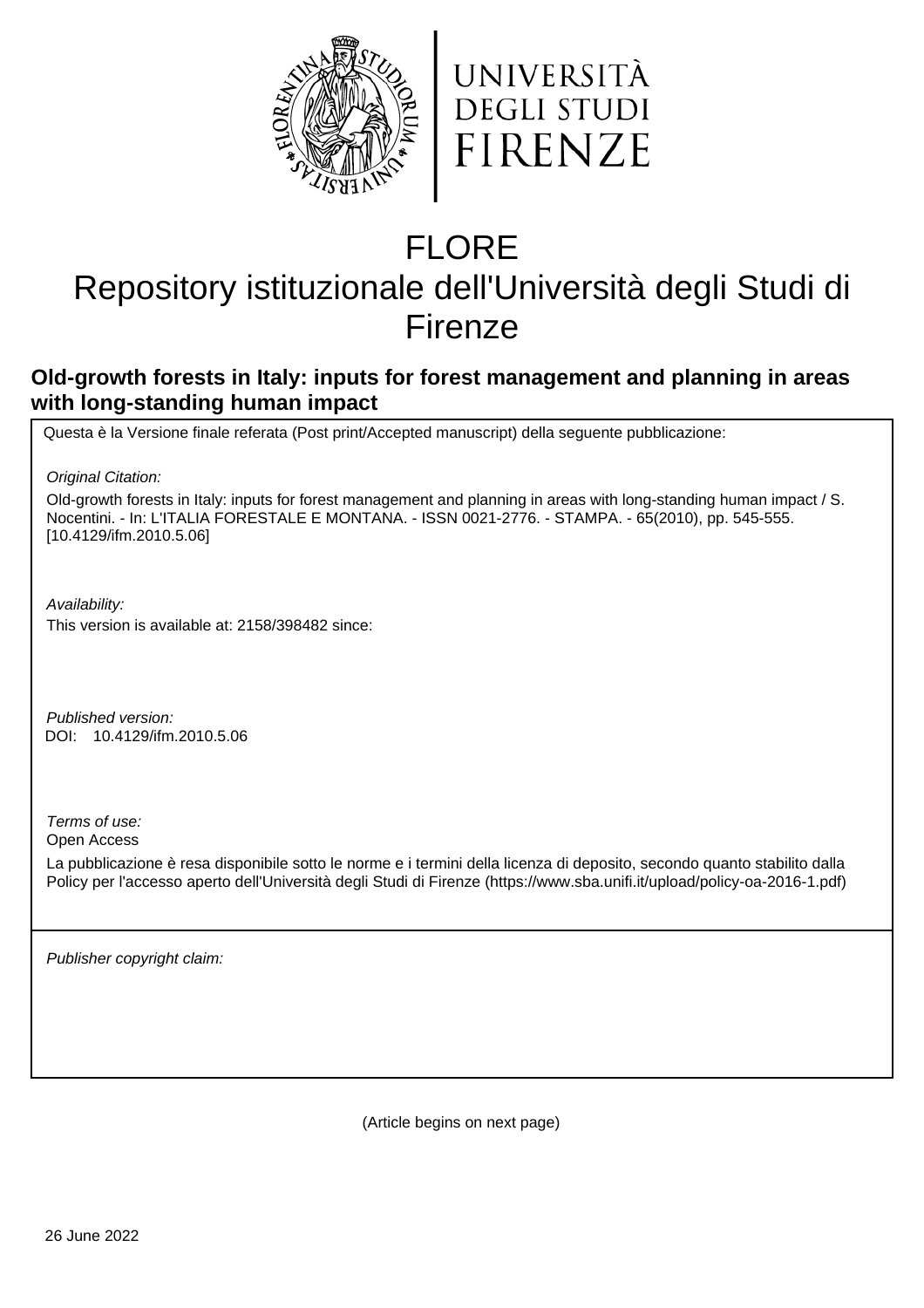#### SUSANNA NOCENTINI (\*)

### **OLD-GROWTH FORESTS IN ITALY: INPUTS FOR FOREST MANAGEMENT AND PLANNING IN AREAS WITH LONG-STANDING HUMAN IMPACT**

*The paper discusses if and how research results can support forest management and planning in areas where forests have been heavily and pervasively modified during the centuries. Along with the rare tracts of old-growth forests, the reduction in forest utilization which has taken place in Italy starting from the 1960's has favored natural development and an increasing degree of "old-growthness" in many once managed forest stands.*

*Difficulties in using "old-growth" forests as models for sustainable forest management in this situation arise from many factors: scarcity and limited surface of most old-growth forests; relatively short history of non-management; heavily disturbed surrounding matrix. Further uncertainty is added by the fact that old-growth forests have developed in climatic and environmental conditions which might be very different from the ones that will be faced in the future.*

*Nevertheless lessons can be learned if the growing scientific knowledge is connected to a dynamic concept of forest ecosystems and forest management, where monitoring and feedback is the basis for adapting silviculture to the reactions of each different stand. In areas with long standing human impact, interdisciplinary research insights into the structural changes and development processes of forests which have been subtracted from direct management and utilization, can provide criteria and indicators for designing monitoring schemes in support of forest management, and for implementing ecological networks which integrate biodiversity conservation with socio-economic opportunities and constraints.*

*Key words*: virgin forests; old-growth forests; old-growthness; adaptive management; complexity.

*Parole chiave*: foreste vergini; foreste vetuste; vetustà; gestione adattativa; complessità.

#### 1. INTRODUCTION

Scientific interest in virgin forests has developed in time following the search for models of forest ecosystem's "natural" functioning and thus as possible inspiration for "close to nature" silviculture. More recently, virgin and old-growth forests have gained great attention for biodiversity conser -

<sup>(\*)</sup> Department of Agricultural and Forest Economics, Engineering, Sciences and Technologies. University of Florence, Italy; susanna.nocentini@unifi.it

<sup>–</sup> L'Italia Forestale e Montana / Italian Journal of Forest and Mountain Environments 65 (5): 545-555, 2010 © 2010 Accademia Italiana di Scienze Forestali doi: 10.4129/ifm.2010.5.06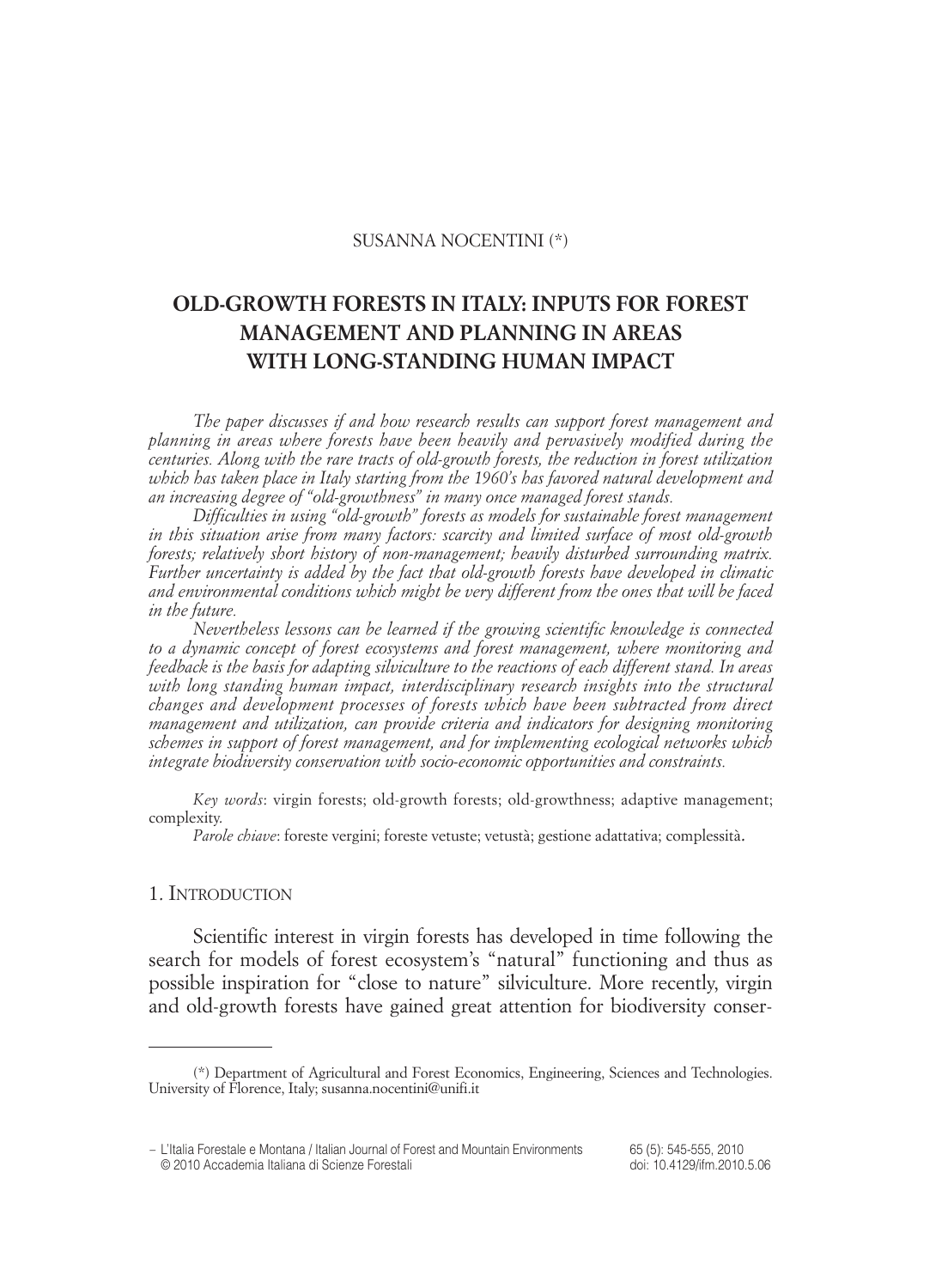vation and literature on this topic is increasing rapidly from the first papers dating from the last decades of the XX<sup>th</sup> century (e.g. FRANKLIN *et al.*, 1981; FRANKLIN and SPIES, 1991; HANSEN *et al*., 1991; KEDDY and DRUMMOND, 1996). Research has turned towards identifying indicators of old-growth connected to biodiversity conservation (habitats and species) to be used to assess sustainable forest management practices (LINDENMAYER *et al*., 2000). Furthermore, the role of virgin and old-growth forests as carbon sinks is today gaining increasing attention (SCHULZE *et al*., 1999; LUYSSAERT *et al*., 2008; MOTTA, 2008; PIOVESAN *et al*., 2010) and there is a growing awareness of their importance also from a cultural point of view (KANOWSKI and WILLIAMS, 2009; OWEN *et al*., 2008).

The aim of this paper is to discuss if and how research results can support forest management and planning in areas where forests have been heavily and pervasively modified during the centuries, with particular reference to the Italian situation.

#### 2. FROM "VIRGIN" FORESTS TO "OLD-GROWTH" FORESTS

The first writings testifying the interest in "virgin" forests in Europe date from the middle of the XIXth century (SEIDEL, 1848). One of the earliest citations attributing particular value to virgin forests for silviculture is in a paper by RUBNER (1920), who claimed that three things could be learned from virgin forests: whether stands are naturally mixed or mono-specific; whether they are uniform in structure or heterogeneous; and how natural regeneration occurs (BRANG, 2005).

Many other authors reported on virgin forest studies in the period between 1920 and World War II (JONES, 1945). After World War II, the scarcity of virgin forest remnants in Western Europe stimulated cooperation of scientist from western countries to study such forests especially in the Carpathians and the Balkans. This has produced a wide variety of papers and reports concerning structure and composition of virgin forest remnants mostly for these areas (e.g. MARKGRAF and DENGLER, 1931; MAUVE, 1931; LEIBUNDGUT, 1959, 1960; PINTARIÇ, 1959; MLINSEK, 1967)<sup>1</sup>. SUSMEL (1956; 1980) referred to many of these studies in his outline of close to nature silviculture for mixed fir-beech forests in the eastern Italian Alps.

In Europe truly "virgin" forests are very rare and often even forests defined as such have been in some way impacted by human activities

<sup>&</sup>lt;sup>1</sup> See BRANG (2005) for a detailed review and critique of the development of interest in virgin forests as models for close to nature silviculture.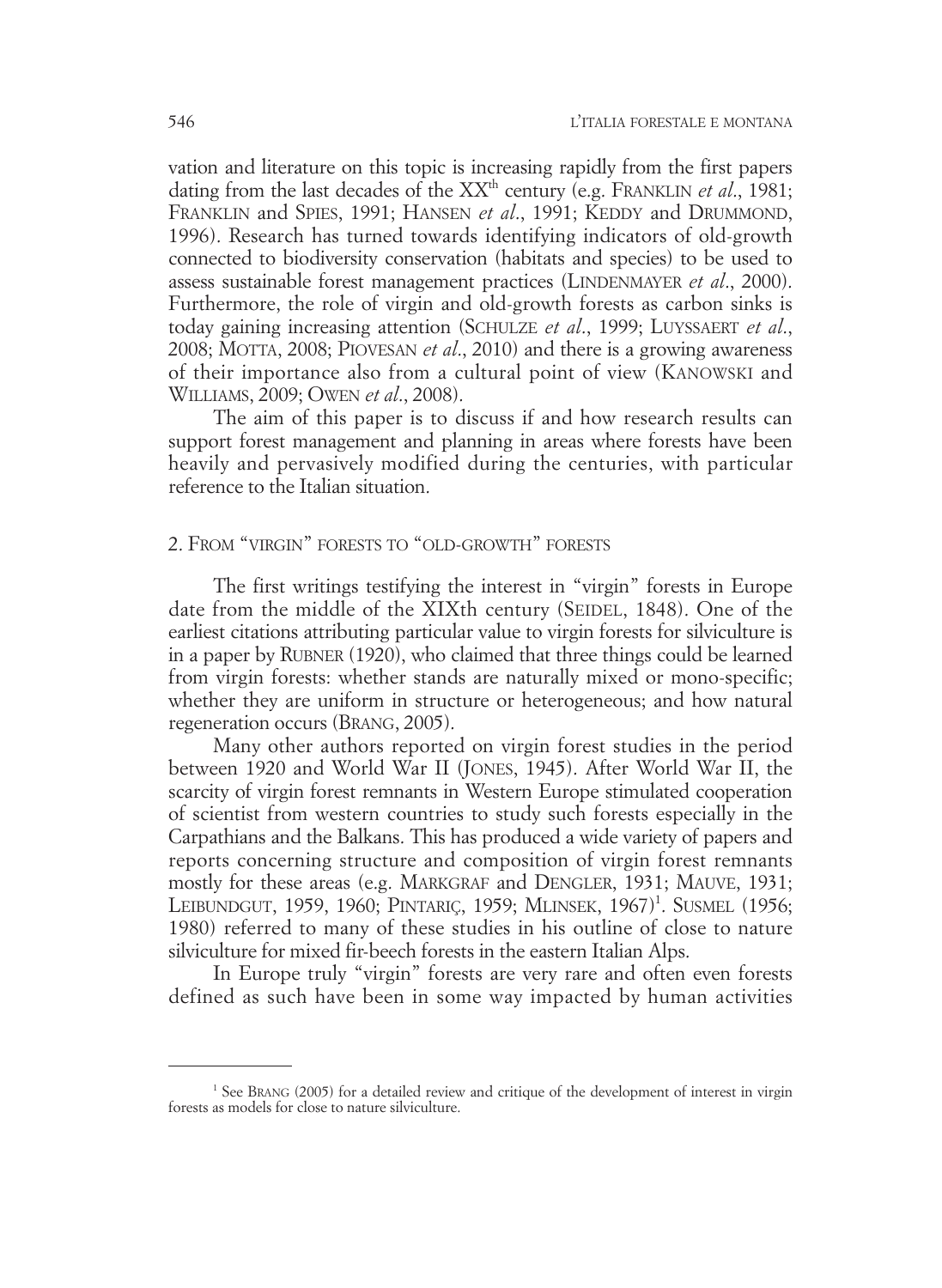(FALINSKI, 1986; PETERKEN, 1996). Since prehistoric times human pressure has affected forest dynamics especially in central and southern Europe (FARRELL *et al*., 2000; MOTTA and NOLA, 2001; WINTER *et al*., 2010).

Starting from North America, the concept of "virgin forest" has been gradually substituted both in the scientific and technical forestry literature by the term "old-growth forest"2 . Whereas a "virgin forest", in purely theoretical terms, can be univocally identified in a forest which has *never* been modified by human activity, conceding that such information could be known or that such a state could exist, the term "old-growth forest" has not as yet been univocally defined. "Old-growth" was first used in the North America referring to forests which had not been extensively logged by European settlers, in contrast to "second-growth" forests which originated after logging and/or fire following colonization and exploitation of new territories.

The terminological debate is still going on and it is not difficult to agree with SPIES (2004) that "A consensus on the wording of an ecological definition of old-growth will never be reached and may not be desirable, given the diversity of forests", and forest histories, I would add. This is particularly true in the Mediterranean region where a classification for oldgrowth must take into account a number of landscape, historic, biological and social issues (MARCHETTI *et al*., 2010).

Both in the Italian Alps and all along the Italian Peninsula practically all forests have been affected by humans in some way, either through direct periodic destruction of the forest or by more subtle forms of management and habitat manipulation (MOTTA, 2002).

In Italy the term "foresta vetusta" (from the Latin *vetus*, ancient) has been introduced in the forestry literature to indicate a forest which shows many of the typical traits attributed to old-growth forests, i.e. species composition considered natural for the site, presence of many big, old trees, a high level of deadwood (standing dead trees, snags and woody debris), and a long known history of protection or exclusion from direct human influence (PIOVESAN *et al*., 2003; DI FILIPPO *et al*., 2005; PIOVESAN *et al*., 2005; BLASI *et al*., 2010).

How old the oldest trees must be and how long the period of nonmanagement must be so that a forest can be considered "vetusta" has not been clearly defined. Although age in relation to «natural longevity» of tree

<sup>2</sup> WIRTH *et al.* (2009) report that from the period 1940-50 to the period 1995-2005 the number of times the term "virgin forest" is used in scientific papers decreases from over 70% to less than 10% compared to a parallel increase of the term "old-growth forest" from less than 10% to over 60%.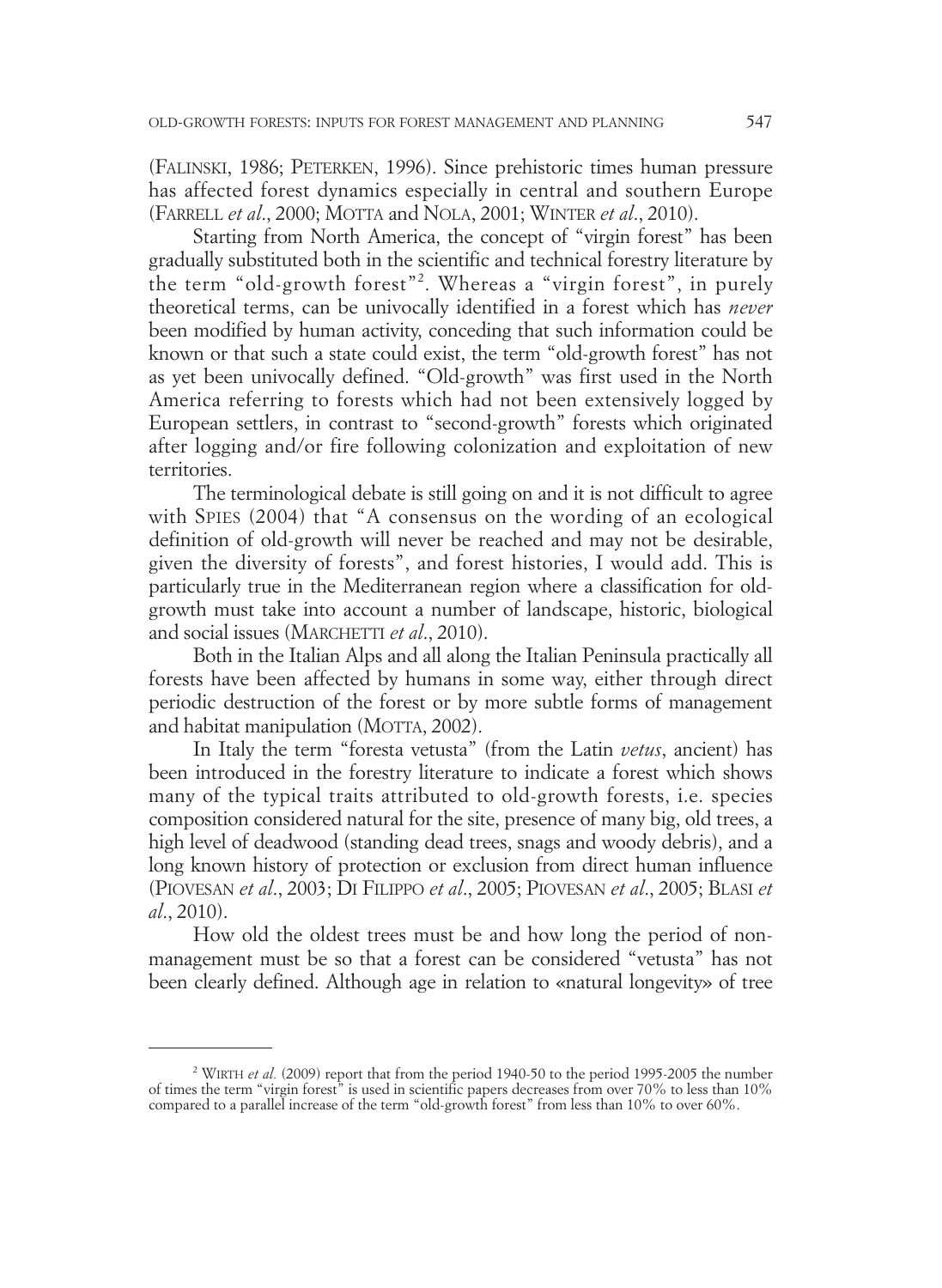species is usually recalled as a parameter, generally trees at least two centuries old<sup>3</sup> and a period of abandonment or protection of at least 50 years are considered the base line for defining a forest as "vetusta" (e.g. PACI and SALBITANO, 1998; DI FILIPPO *et al*., 2005; CIANCIO *et al*., 2010). Presence of cut stumps and other signs of previous human impact, such as areas used for charcoal kilns, are usually accepted if the forest complies with the other typical features of "old-growthness"4 .

Apart from the rare tracts of what could be considered "very old" oldgrowth forests (e.g. PIOVESAN *et al*., 2003; 2005; 2010), the increasing reduction in forest utilization which has taken place in Italy starting from the 1960's has favored natural development in many once managed forest stands. Parallel with other countries (BAUHUS *et al*., 2009), growing attention is being given to the unmanaged parts of previously managed forests on the grounds that the past history, present structures and long-term monitoring of these forest stands are fundamental steps for increasing our knowledge of natural forest stand dynamics (MOTTA, 2002). It has been estimated that all together several thousand hectares of forested landscape in Italy (on a total forest area of 10.5 Mha, INFC, 2007), have reached structural and compositional traits typical of the mature stage of forest dynamics (MOTTA, 2002) and are playing an important role for biodiversity conservation and are increasingly recognized as important carbon sinks (MARCHETTI *et al*., 2010; PIOVESAN *et al*., 2010).

The substitution of the concept of "virgin forest" with "old-growth forest" or "foresta vetusta", has opened up new perspectives in research. The hypothesis is that selecting appropriate indicators of "old-growthness" and research based thresholds for these indicators, it is possible to identify "potentially" old-growth forests and plan appropriate conservation measures.

#### 3. OLD-GROWTH FORESTS: LESSONS FOR FOREST MANAGEMENT AND PLANNING?

While research on old-growth forests in Italy is increasing rapidly, the question arises as to the role of old-growth forests and of the results of this intense scientific activity in supporting management and planning.

The scarcity of truly old-growth forests large enough to enable

<sup>&</sup>lt;sup>3</sup> This is similar to what WIRTH *et al.* (2009) have found analyzing the world literature in old-growth studies for many different types of forests.

growth studies for many different types of forests. <sup>4</sup> A similar approach has been adopted also for other Mediterranean forests (e.g. PANAIOTIS *et al.*, 1997; ROZAS, 2003).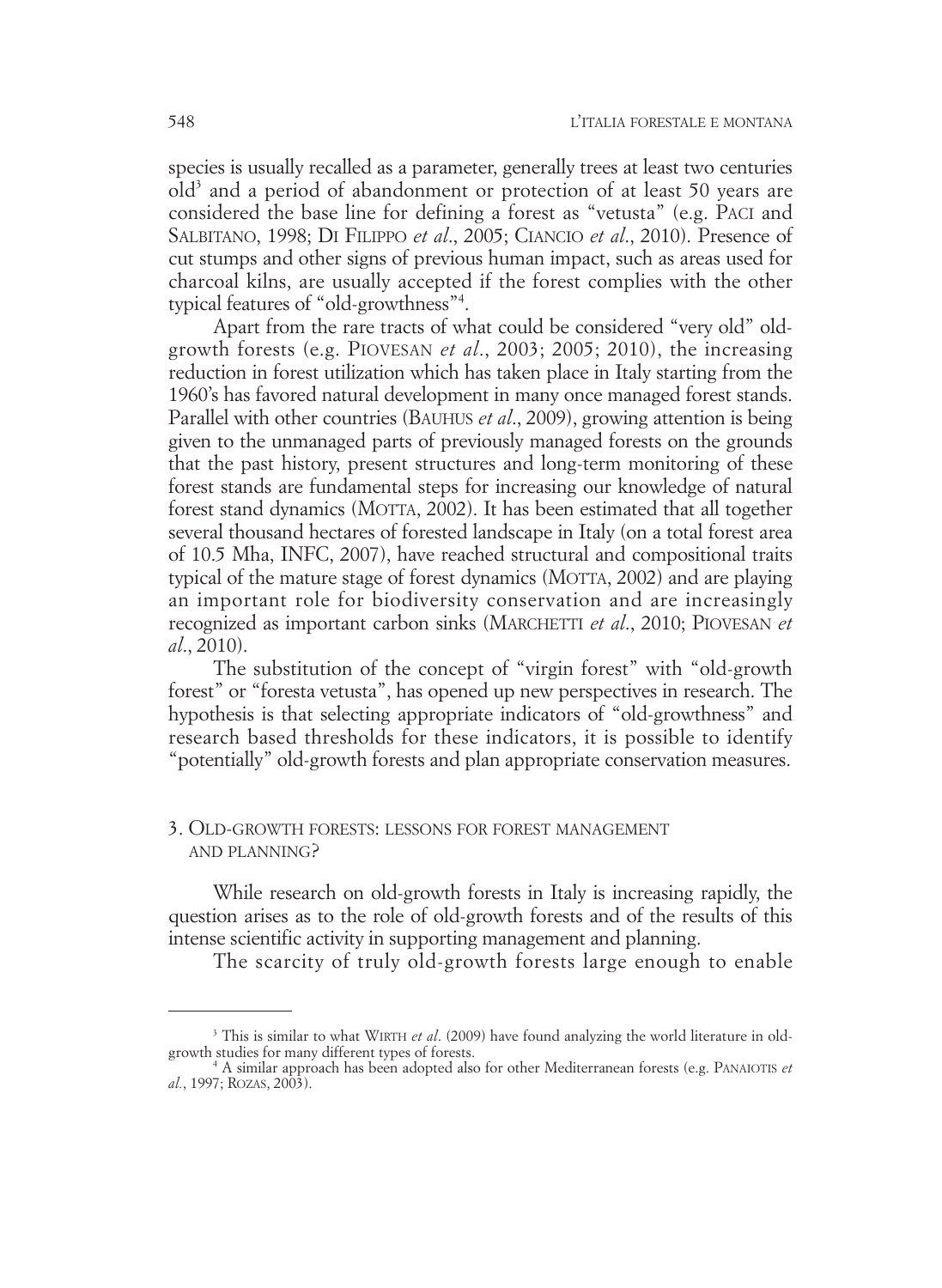ecosystem processes to occur undisturbed by human impacts, the relatively short history of non-management which characterizes most of the forests considered as old-growth in Italy and the fact that they are often enmeshed in a landscape of heavily modified forests and anthropogenic communities, create quite a few problems both in planning the protection of these oldgrowth forest remnants and in using them as possible models for sustainable forest management.

Further uncertainty is added by the fact that old-growth forests, however they might be defined, are a phase of a (more or less) long development history which has taken place in climatic and environmental conditions which might be very different from the ones that will be faced in a probably not so distant future. According to NOSS (2001) a community of long-lived organisms is seldom, if ever, in equilibrium with the prevailing climate (PERRY *et al*., 1991): vegetational change lags behind climate change, such that the vegetation at any point in time is a legacy of climatic conditions decades or centuries in the past (SPRUGEL 1991; MILLAR and WOOLFENDEN, 1999).

Nevertheless there are very important lessons to be learned if the growing scientific knowledge is placed into the right reference frame. We must be aware that if we are looking for a "natural model" we are in fact looking at a moving target (MITCHELL *et al*., 2003). Therefore insights into the structure, composition and processes of old-growth forests cannot serve as templates on which to shape our forests, but are fundamental in understanding the complexity of processes and interactions that take place in forest ecosystems under different degrees of human impact. And this is particularly important when dealing with stands which are in fact recovering from past utilization and which will very probably differ in structure and composition from the old-growth forests that we have inherited from the past. Forests develop along complex pathways: old-growth characteristics do not develop instantaneously at some magical age, but rather they accrue over time (HAGAN e WHITMAN, 2005).

Examples of lesson to be learned concern insights on the natural longevity of forest species compared to the classic and often conventionally and uncritically accepted concept of rotation age; on regeneration patterns based on gap dynamics compared to the "regular" silvicultural systems which have been supported by classic forest management for many species, such as, e.g., beech (NOCENTINI, 2009) and Calabrian black pine (CIANCIO *et al*., 2006; 2010); on the role of structural features (deadwood etc.) in relation to biodiversity.

All these insights must be related to a dynamic concept of forest management, where monitoring and feedback is the basis for adapting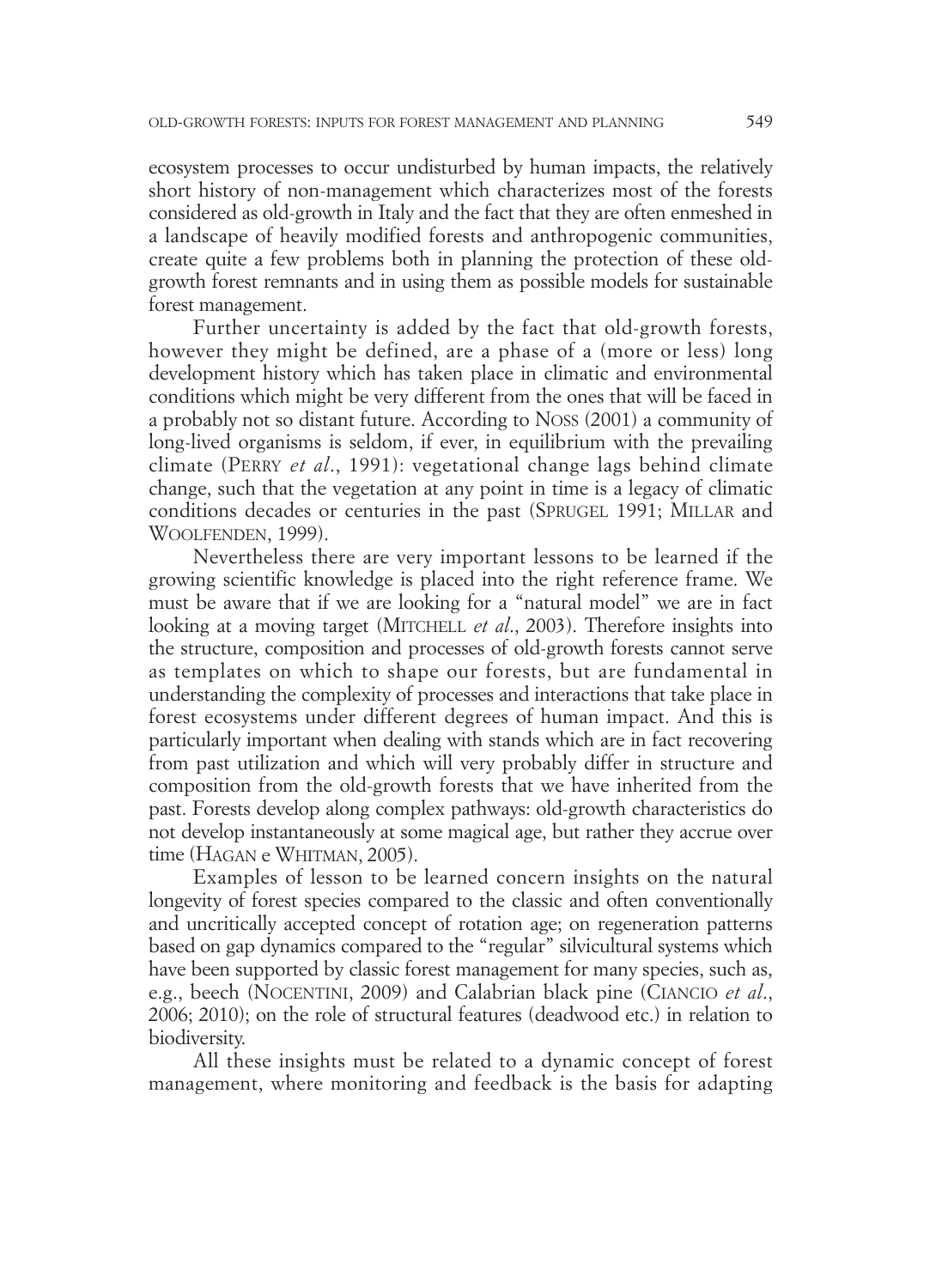silviculture to the reactions of each different stand. This means that management does not tend towards a predetermined model, but instead acts according to a co-evolutionary continuum between cultivation and reaction of the ecosystem. In this approach, indicators are useful in the monitoring process that must sustain adaptive forest management, but not for predetermining "optimal" levels, e.g. of deadwood or other biodiversity indicators (CIANCIO and NOCENTINI, 2004).

Identification, description and above all monitoring in time of forest areas where direct human impact has been very low or has stopped for a long period of time must continue and is the basis for planning preservation of such areas. Because of the often limited size of these areas there is the need to analyze and protect also buffer areas in connection with the characters of the surrounding matrix.

In this sense, research on biodiversity linked to old-growth forests and old-growth features should be based on a network approach at the different scales. Interdisciplinary studies are fundamental in identifying and integrating different habitat requirements in relation to the whole forest ecosystem.

As a result of the reduction in forest utilization intensity which is characterizing many forest types in Italy, the forest landscape can be viewed as a mosaic of different patches with differing degrees of "old-growthness". On the other hand, in many areas characterized by coppices, utilization has intensified in the last few decades, following a constant rise in firewood prices and demand. Here planning should provide for the creation of a network of elements with "old-growth" characters at the different scales, going from selecting and releasing one or more trees per unit area to "grow old" (as is already provided for by many regional forest regulations<sup>5</sup>), to leaving a network of unmanaged forest patches and buffer areas. In the creation of such networks, research should provide information for integrating operational needs with biodiversity conservation.

#### 4. CONCLUSIONS

Forests are complex biological systems, they follow development trajectories that cannot be precisely foreseen or modeled. Their boundaries are not impermeable and they are continuously subject to internal and external influences, both from changing environmental and socio-economic

**<sup>5</sup>** As an example, according to the Forest regulation of the Tuscany Region (*DPGR* Toscana 8 agosto 2003, n. 48/R), the biggest tree per hectare must be left for undefined ageing in all felled areas of 1 or more hectares.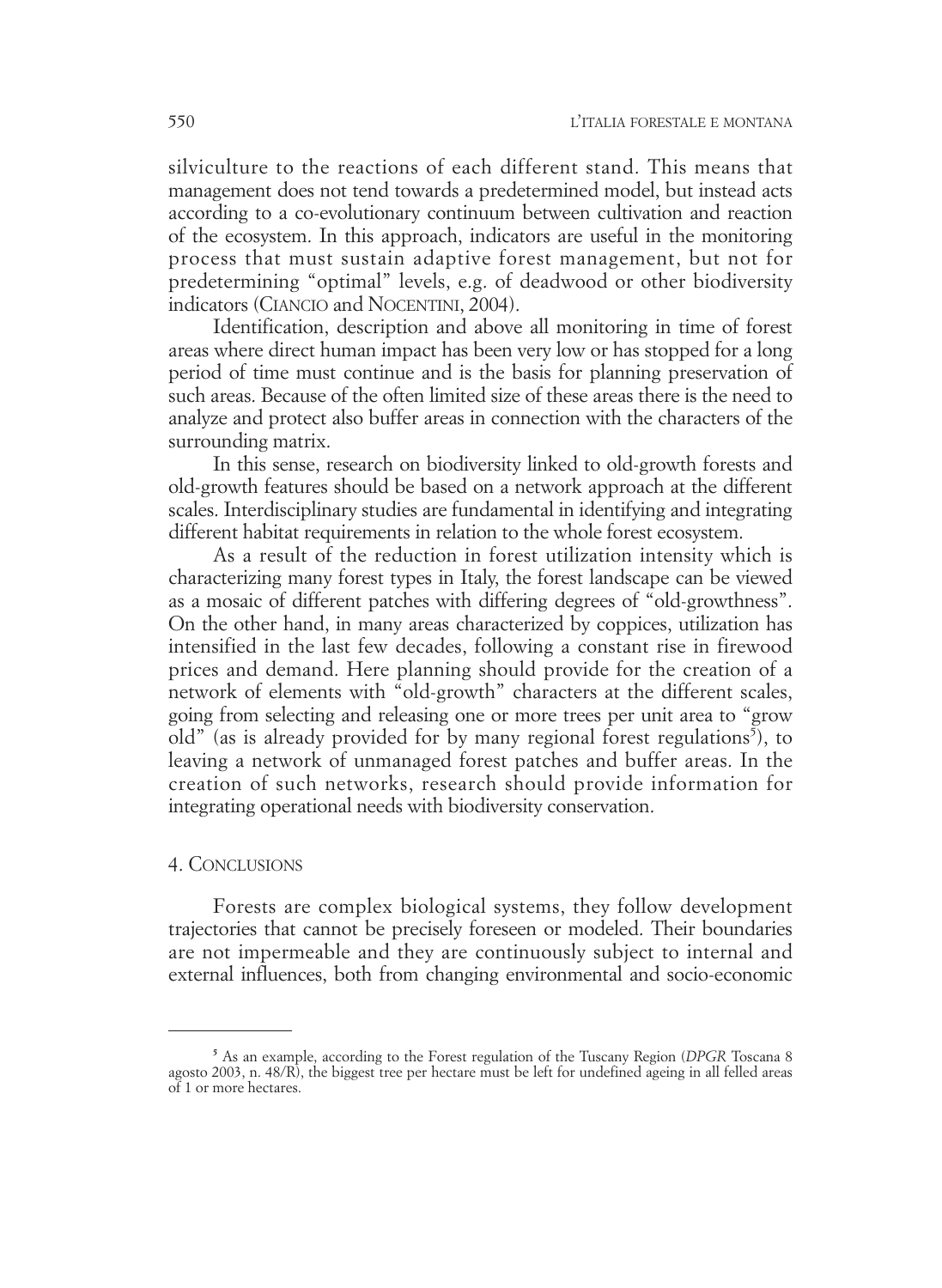conditions. Only the passing of time can allow a forest disturbed by human impact to regain a more "natural" functioning. The degree of "oldgrowthness" is therefore a relative concept, a definition in progress.

In areas with long standing human impact, interdisciplinary research insights into the structural changes and development processes taking place in forests that have been subtracted from direct management and utilization, should be the basis for implementing ecological networks which integrate biodiversity conservation with socio-economic opportunities and constraints.

The history of each forest is dominated by processes that cross multiple space and time scales: lessons learned from old-growth forests must be placed into this context. Management of simplified forest systems, such as the ones that characterize many areas with long standing human impact, cannot be shaped on a supposed "natural" state, based on evidence from oldgrowth forests, but should instead be based on an adaptive approach with the aim of increasing the system's diversity and complexity in an ever changing environmental, economic, social and cultural scenario.

#### **RIASSUNTO**

#### **Boschi vetusti in Italia: collegamenti con la pianificazione e la gestione forestale in aree da lungo tempo antropizzate**

Viene analizzata la possibilità di utilizzare i risultati della ricerca sui boschi vetusti come base per la gestione sostenibile e la pianificazione forestale in aree dove il paesaggio forestale è stato a lungo e fortemente alterato dall'attività umana. Oltre ai pochi tratti di foreste propriamente vetuste ancora presenti nel nostro Paese, la forte riduzione nelle utilizzazioni forestali che ha caratterizzato molte aree boscate a partire dagli anni '60 dello scorso secolo, ha favorito l'evoluzione naturale e l'aumento del grado di "vetustà" di molti soprassuoli forestali.

In Italia, la scarsità e la limitata superficie della maggior parte dei boschi vetusti, la relativa brevità del periodo in cui sono stati sottratti alle attività antropiche, il fatto di essere immersi in una matrice territoriale fortemente alterata dalle attività umane, sono tutti fattori che rendono difficile proporre di utilizzare i boschi vetusti come modelli per la gestione forestale. A ciò si aggiunge l'incertezza derivante dal fatto che i boschi vetusti si sono sviluppati in condizioni climatiche e ambientali che potrebbero essere anche molto diverse da quelle che si verificheranno in futuro.

Pur tuttavia, importanti lezioni possono essere derivate dalla crescente mole di indagini scientifiche sui boschi vetusti, a patto che i risultati ottenuti vengano connessi a una concezione dinamica degli ecosistemi e della gestione forestale, dove il monitoraggio è la base per adattare la selvicoltura alle reazioni di ogni diverso soprassuolo. Nelle zone dove più lungo è stato l'impatto antropico sul paesaggio forestale, le indicazioni derivanti dalla ricerca interdisciplinare sui cambiamenti strutturali e sui processi evolutivi che si instaurano nei boschi sottratti alle utilizzazioni possono fornire criteri e indicatori per delineare schemi di monitoraggio a supporto della gestione forestale e per disegnare reti ecologiche che integrino la conservazione della biodiversità con le opportunità e i vincoli socio-economici.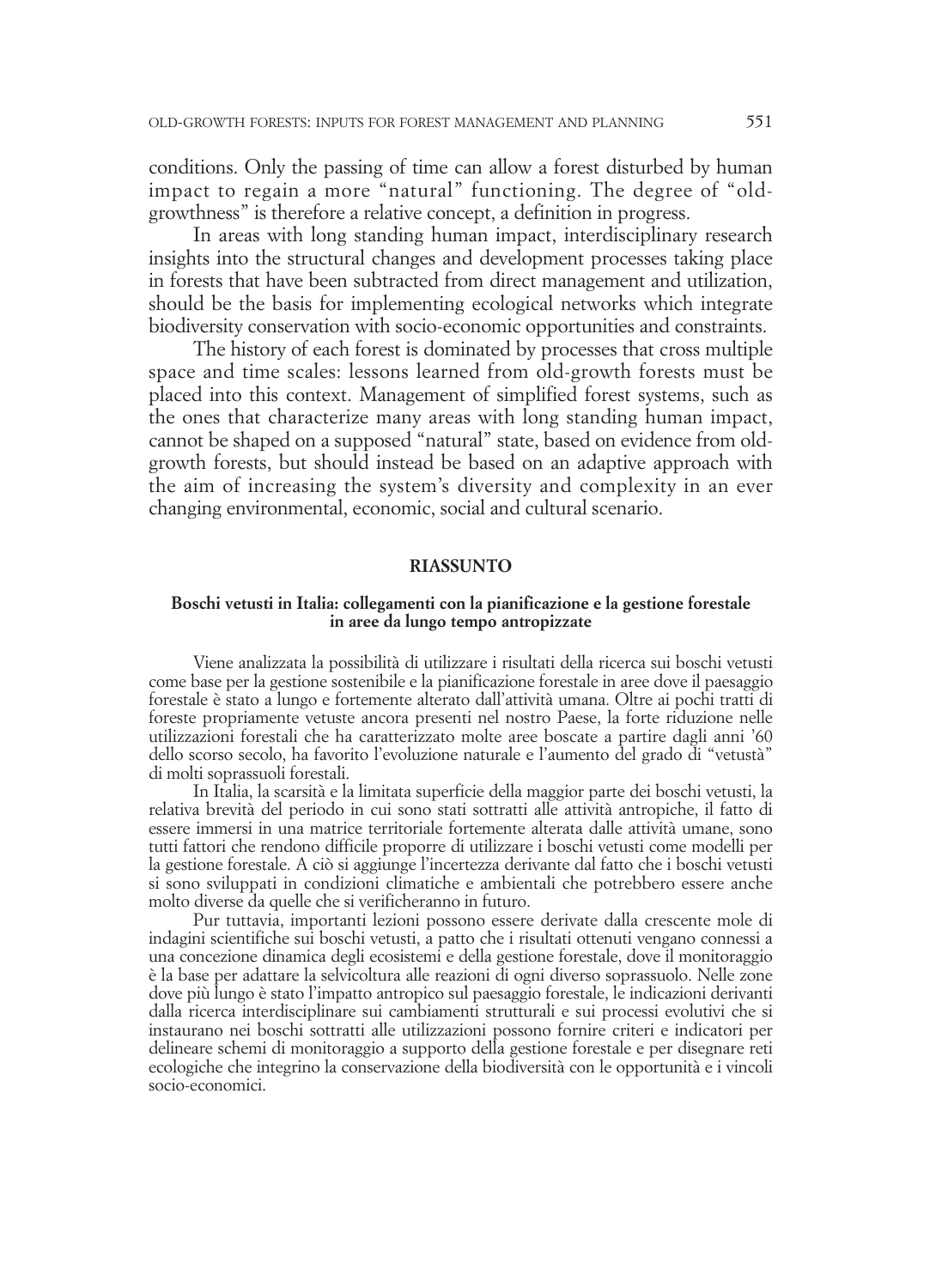#### REFERENCES

- BAUHUS J., PUETTMANN K., MESSIER C., 2009 *Silviculture for old-growth attributes.* Forest Forest Ecology and Management, 258: 525-537; doi:10.1016/ j.foreco.2009.01.053.
- BLASI C., MARCHETTI M., CHIAVETTA U., ALEFFI M., AUDISIO P., AZZELLA M.M., BRUNIALTI G., CAPOTORTI G., DEL VICO E., LATTANZI E., PERSIANI A.M., RAVERA S., TILIA A., BURRASCANO S., 2010 – *Multi-taxon and forest structure sampling for identification of indicators and monitoring of old-growth forest*. Plant Biosystems, 144 (1): 160-170.
- BRANG P., 2005 *Virgin forests as a knowledge source for central European silviculture: reality or myth?* Forest Snow and Landscape Research, 79 (1/2): 19-32.
- CIANCIO O., IOVINO F., MENGUZZATO G., NICOLACI A., NOCENTINI S., 2006 *Structure and growth of a small group selection forest of Calabrian pine in Southern Italy: A hypothesis for continuous cover forestry based on traditional silviculture.* Forest Ecology and Management, 224: 229-234.
- CIANCIO O., IOVINO F., MENGUZZATO G., NICOLACI A., VELTRI A., 2010 *Stand structure of a Calabrian pine old growth forest: indications for forest management and forest landscape preservation.* L'Italia Forestale e Montana, 65 (5): 529-544.
- CIANCIO O., NOCENTINI S., 2004 *Biodiversity conservation in Mediterranean forest ecosystems: from theory to operationality*. In: M. Marchetti ed., Monitoring and Indicators of Forest Biodiversity in Europe - From Ideas to Operationality. EFI Proceedings, n. 51: 163-168. Online: http://www.efi.int/files/attachments/ publications/proc51\_net.pdf.
- DI FILIPPO A., PIOVESAN G., SCHIRONE B., 2005 *Le foreste vetuste: criteri per l'identificazione e la gestione.* Atti del XIV Congresso Nazionale della Società Italiana di Ecologia (Siena, 4-6 Ottobre 2004). In: C. Gaggi, V. Nicolardi e S. Santoni (editori), Ecologia. Atti del XIV Cong. Naz. SITE: http://www.xivcongresso.societaitalianaecologia.org/articles/Di-Filippo-61.pdf
- FALINSKI J.B., 1986 *Vegetation Dynamics in Temperate Lowland Primeval Forests.* Ecological studies in Bialowiezça Forest. Geobotany, 8: 1-537.
- FARRELL E.P., FUHRER E., RYAN D., ANDERSSON F., HUTTL R., PIUSSI P., 2000 *European forest ecosystems, building the future on the legacy of the past.* For. Ecol. Manage., 132 (1): 5-20.
- FRANKLIN J.F., CROMACK K. JR., DENISON W., MCKEE A., MASER C., SEDELL J., SWANSON F., JUDAY G., 1981 – *Ecological characteristics of old-growth Douglas-Fir forests*. USDA For. Serv. Gen. Tech. Rep. PNW-118.
- FRANKLIN J.F., SPIES T.A., 1991 *Composition, function, and structure of old-growth Douglas-fir forests.* In: Ruggiero L.F., Aubry K.B., Carey A.B., Huff M.H., editors. Wildlife and vegetation of unmanaged Douglas-fir forests. USDA Forest Service General Technical Report PNW-GTR-285, p. 91-110.
- HAGAN J.M., WHITMAN A.A., 2005 *Biodiversity Significance of Old-growth, Late-*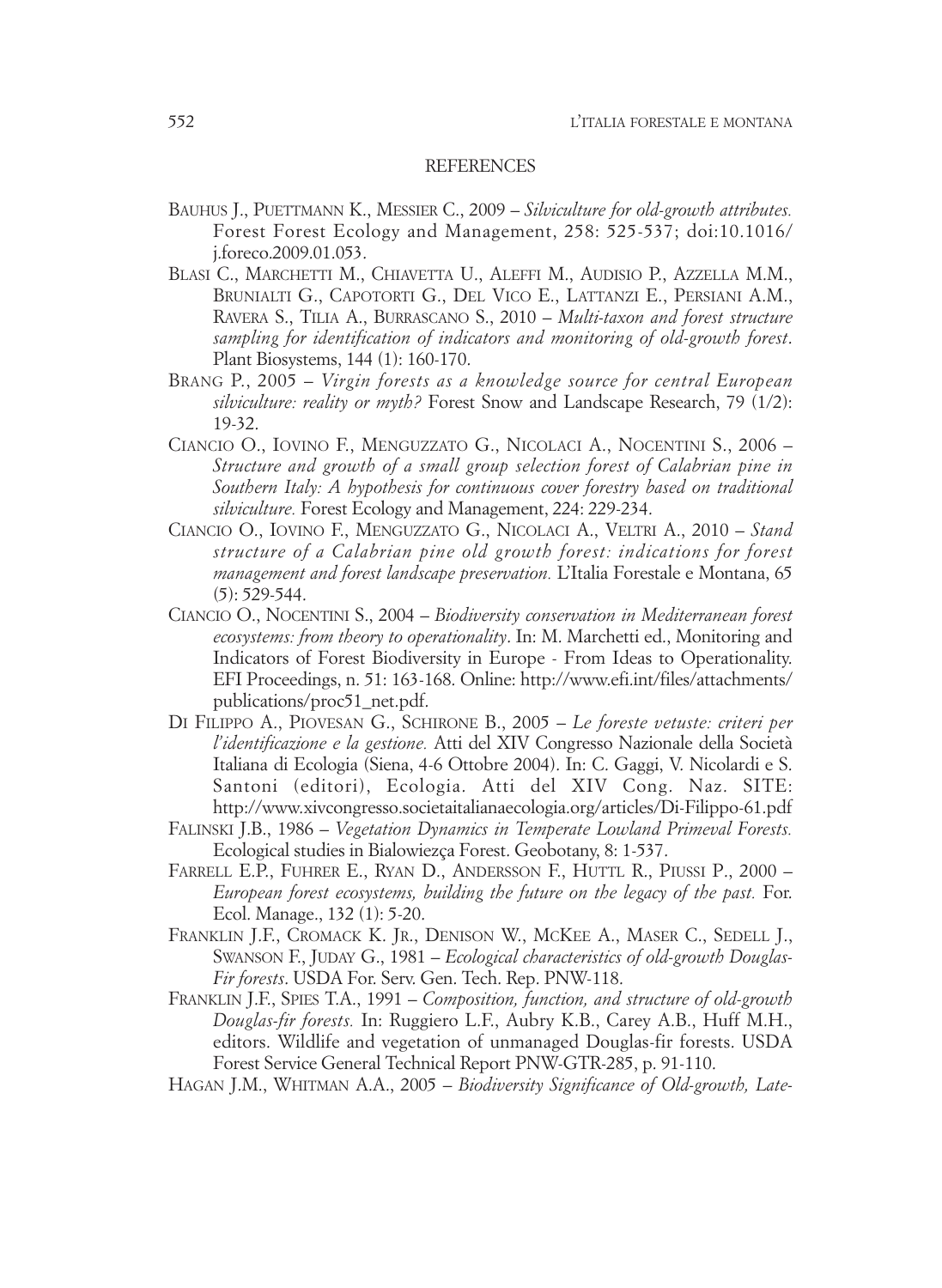*successional, and Economically Mature Forest*. In: Bennett K.P. (technical coordinator), 2005. Moving Toward Sustainable Forestry: Lessons from Old Growth Forests. University of New Hampshire Cooperative Extension Natural Resource Network Report, p. 60-61; http://extension.unh.edu/ resources/files/Resource000406\_Rep428.pdf

- HANSEN A.J., SPIES T.A., SWANSON F.J., OHMANN J.L. 1991 *Conserving Biodiversity in Managed Forests*. BioScience, 41 (6): 382-392.
- INFC, 2007 *Le stime di superficie 2005 Prima parte*. Autori G. Tabacchi, F. De Natale, L. Di Cosmo, A. Floris, C. Gagliano, P. Gasparini, L. Genchi, G. Scrinzi, V. Tosi. Inventario Nazionale delle Foreste e dei Serbatoi Forestali di Carbonio. MiPAF - Corpo Forestale dello Stato - Ispettorato Generale, CRA-ISAFA, Trento; [on line] URL: http://www.infc.it.
- JONES E.W., 1945 *The structure and reproduction of the virgin forest of the North Temperate Zone*. New Phytol., 44: 130-148.
- KANOWSKI P.J., WILLIAMS K., 2009 *The reality of imagination: Integrating the material and cultural values of old forests*. Forest Ecology and Management, 258: 341-346; doi:10.1016/j.foreco.2009.01.011.
- KEDDY P.A., DRUMMOND C.G., 1996 *Ecological properties for the evaluation, management and restoration of temperate deciduous forest ecosystems*. Ecol. Appl., 6 (3): 748-762.
- LEIBUNDGUT H., 1959 *Über Zweck und Methodik der Struktur- und Zuwachsanalyse von Urwäldern.* Schweizerische Zeitschrift für Forstwesen, 110: 111-124.
- LEIBUNDGUT H., 1960 *Risultati delle ricerche in foreste vergini europee*. L'Italia Forestale e Montana, 15 (6): 213-219.
- LINDENMAYER D.B., MARGULES C.R., BOTKIN D.B., 2000 *Indicators of biodiversity for ecologically sustainable forest management.* Conservation Biology, 14: 941- 950.
- LUYSSAERT S., SCHULZE E.D., BÖRNER A., KNOHL A., HESSENMÖLLER D., LAW B.E., CIAIS P., GRACE J., 2008 – *Old-growth forests as global carbon sinks.* Vol. 455, 11 September 2008, p. 213-215; doi:10.1038/nature07276.
- MARCHETTI M., TOGNETTI R., LOMBARDI F., CHIAVETTA U., PALUMBO G., SELLITTO M., COLOMBO C., IOVIENO P., ALFANI A., BALDANTONI D., BARBATI A., FERRARI B., BONACQUISTI S., CAPOTORTI G., COPIZ R., BLASI C., 2010 – *Ecological portrayal of old-growth forests and persistent woodlands in the Cilento and Vallo di Diano National Park (Southern Italy).* Plant Biosystems, 144 (1): 130-147; doi: 10.1080/11263500903560470.
- MARKGRAF F., DENGLER A., 1931 *Aus den Waldern Albaniens*. Z. Forst- u. Jagdztg., 63: 1-31.
- MAUVE K., 1931 *Ueber Bestandesaufbau, Zuwachsverhaltnisse und Verjungung im galizischem Karpathen-Urwald*. Mitt. Forstwirt. Forstwiss., 2: 257-311.
- MILLAR C.I., WOOLFENDEN W.B., 1999 *The role of climatic change in interpreting historical variability.* Ecological Applications, 9: 1207-1216.
- MITCHELL R.J., SCHULTE L.A., HUNTER M.L. JR., FRANKLIN J.F., MCINTYRE R.K., PALIK B.J., 2003 – *Conservation theory and forest management: foundation,*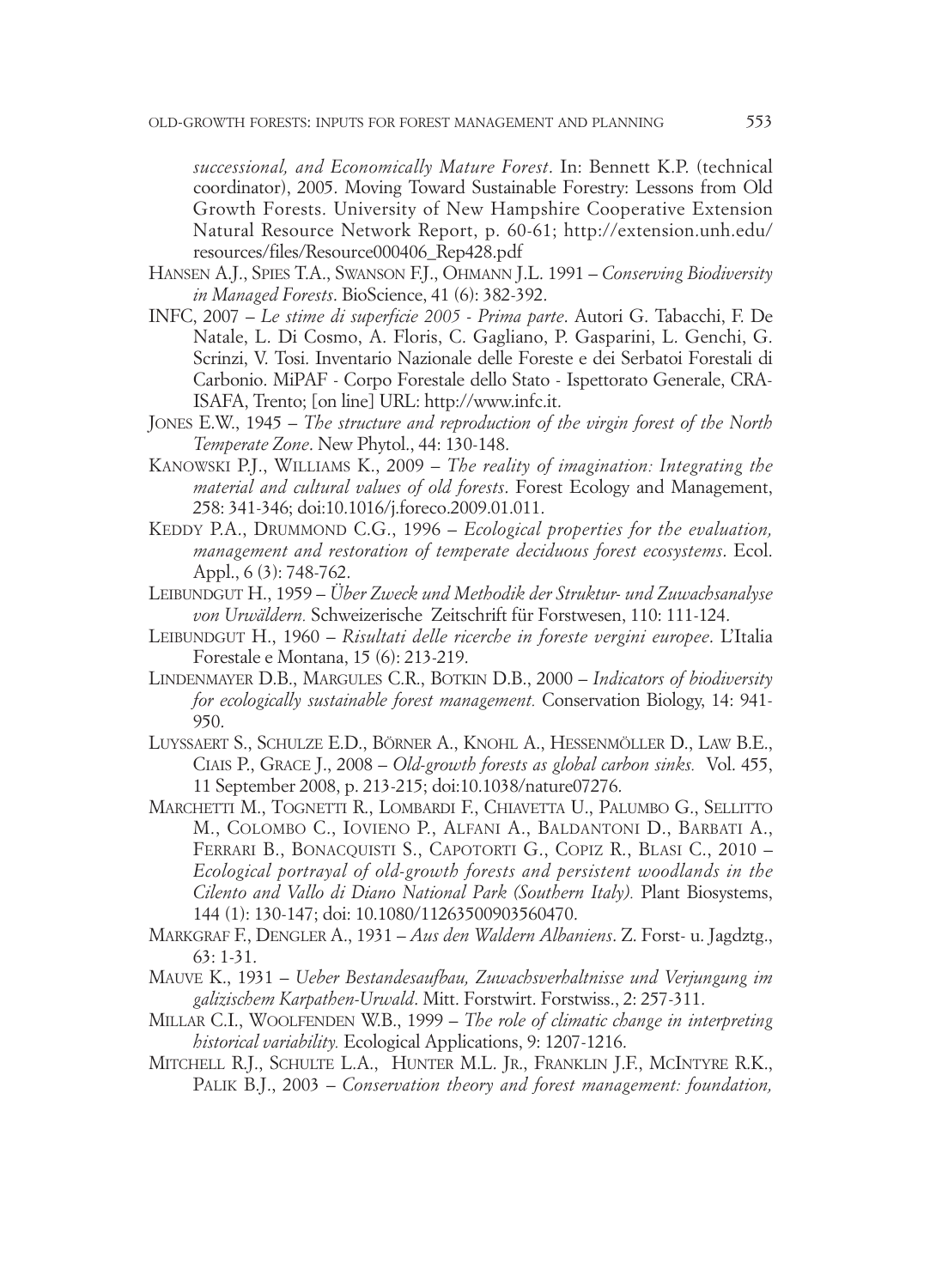*utility, and research needs*. Final Report NCSSF Research Project B2. On-line: http://ncseonline.org/ewebeditpro/items/O62F5611.pdf

- MLINSEK D., 1967 *Verjüngung und Entwicklung der Dickungen im Tannen-Buchen-Urwald "Rog"*. Slowenien: Proceedings, IUFRO World Congress, XIV/4: 436-442.
- MOTTA R., 2002 *Old-growth forests and silviculture in the Italian Alps: the casestudy of the strict reserve of Paneveggio (TN).* Plant biosystems, 136: 223-232.
- MOTTA R., 2008  *Il ciclo del carbonio nelle foreste vetuste*. Forest@, 5: 302-305 [online: 2008-12-12]; URL: http://www.sisef.it/forest@/
- MOTTA, R., NOLA, P., 2001 *Growth trends and dynamics in sub-alpine forest stands in the Varaita Valley (Piedmont, Italy) and their relationships with human activities and global change.* J. Veg. Sci., 12 (2), 219-230.
- NOCENTINI S., 2009 *Structure and management of beech (*Fagus sylvatica *L.) forests in Italy.* iForest, 2: 105-113 [online 2009-06-10]; URL: http://www.sisef.it/iforest/show.php?id=499; doi 10.3832/ifor0499-002.
- NOSS R.F., 2001 *Beyond Kyoto: Forest Management in a Time of Rapid Climate Change*. Conservation Biology, 15 (3).
- OWEN R.J., DUINKER P.N., BECKLEY T.M., 2008 *Capturing old-growth values for use in forest decision-making.* Environ. Manage., 43: 237-248.
- PACI M., SALBITANO F., 1998 *The role of studies on vegetation dynamics in undisturbed natural reserves towards the need of knowledge for close-to-nature silvicultural treatments: the case study of Natural Reserve of Sasso Fratino (Foreste Casentinesi, Northern-Central Apennines).* AISF-EFI International Conference on "Forest Management in Designated Conservation & Recreation Areas" (Morandini R., Merlo M. and Paivinnen R. eds.), 7-11 october 1998, Florence, Italy. University of Padua Press, p. 145-156.
- PANAÏOTIS C., CARCAILLET C., M'HAMEDI M., 1997 *Determination of the natural mortality age of an holm oak (*Quercus ilex *L.) stand in Corsica (Mediterranean Island).* Acta OEcologica, 18: 519-530.
- PERRY D.A., BORCHERS J.G., TURNER D.P., GREGORY S.V., PERRY C.R., DIXON R.K., HART S.C., KAUFFMAN B., NEILSON R.P., SOLLINS P., 1991 – *Biological feedbacks to climate change: terrestrial ecosystems as sinks and sources of carbon and nitrogen*. Northwest Environmental Journal, 7: 203-232.
- PETERKEN G.F., 1996 *Natural woodland: ecology and conservation in Northern temperate regions*. Cambridge University Press, Cambridge, 522 p.
- PINTARIÇ K., 1959 *Urwald in Jugoslawien*. Schweiz. Z. Forstwes., 110: 163-168.
- PIOVESAN G., ALESSANDRINI A., BALIVA M., CHITI T., D'ANDREA E., DE CINTI B., DI FILIPPO A., HERMANIN L., LAUTERI M., SCARASCIA MUGNOZZA G., SCHIRONE B., ZIACO E., MATTEUCCI G., 2010 – *Structural patterns, growth processes, carbon stocks in an italian network of old-growth beech forests.* L'Italia Forestale e Montana, 65 (5): 557-590.
- PIOVESAN G., DI FILIPPO A., ALESSANDRINI A., BIONDI F., SCHIRONE B., 2005 *Structure, dynamics, and dendroecology of an Apennine old-growth beech forest*. Journal of Vegetation Science, 16: 13-28.